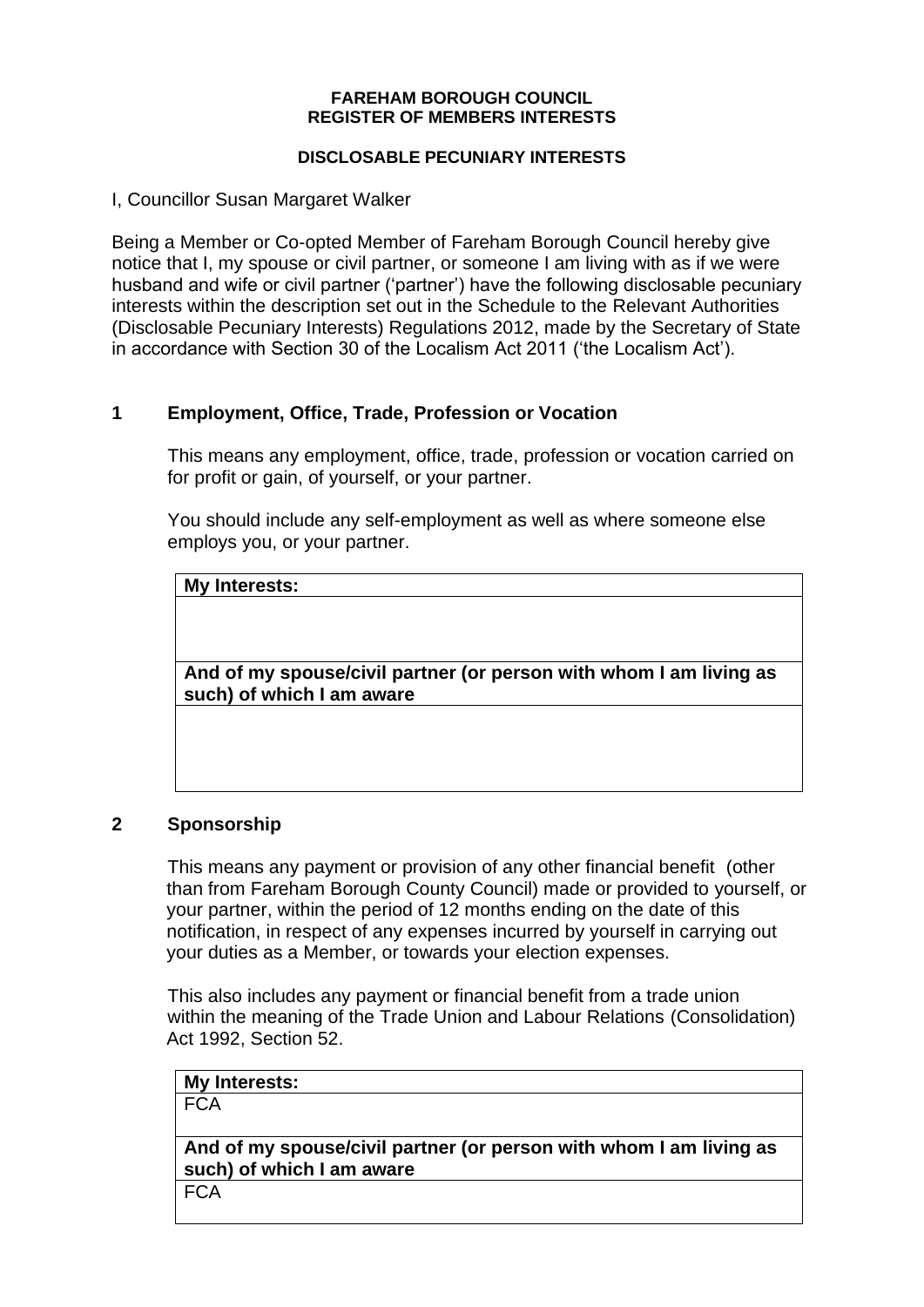## **3 Contracts**

This means any contract made between yourself, or your partner, (or a body in which you, or your partner, have a beneficial interest), and Fareham Borough Council -

- **(a)** under which goods or services are to be provided or works are to be executed; AND
- **(b)** which has not been fully discharged;

#### **My interests:**

None

**And of my spouse/civil partner (or person with whom I am living as such) of which I am aware**

None

## **4 Land**

This means any beneficial interest in land within the area of Fareham Borough Council of yourself, or your partner.

This includes land which you, or your partner, own, lease, have the benefit of an option over, or have other rights in or over such as an easement or other burden or interest which carries the right to occupy land or receive income, or upon which you have a mortgage.

### **My interests:**

Turret House, Hospital Lane, Portchester

**And of my spouse/civil partner (or person with whom I am living as such) of which I am aware**

Turret House, Hospital Lane, Portchester

#### **5 Licences**

This means any licence (alone or jointly with others) to occupy land in the administrative area of Fareham Borough Council held by yourself, or your partner, for a month or longer.

| My interests:                                                      |  |
|--------------------------------------------------------------------|--|
| <b>None</b>                                                        |  |
|                                                                    |  |
| And of my spouse/civil partner (or person with whom I am living as |  |
| such) of which I am aware                                          |  |
|                                                                    |  |

None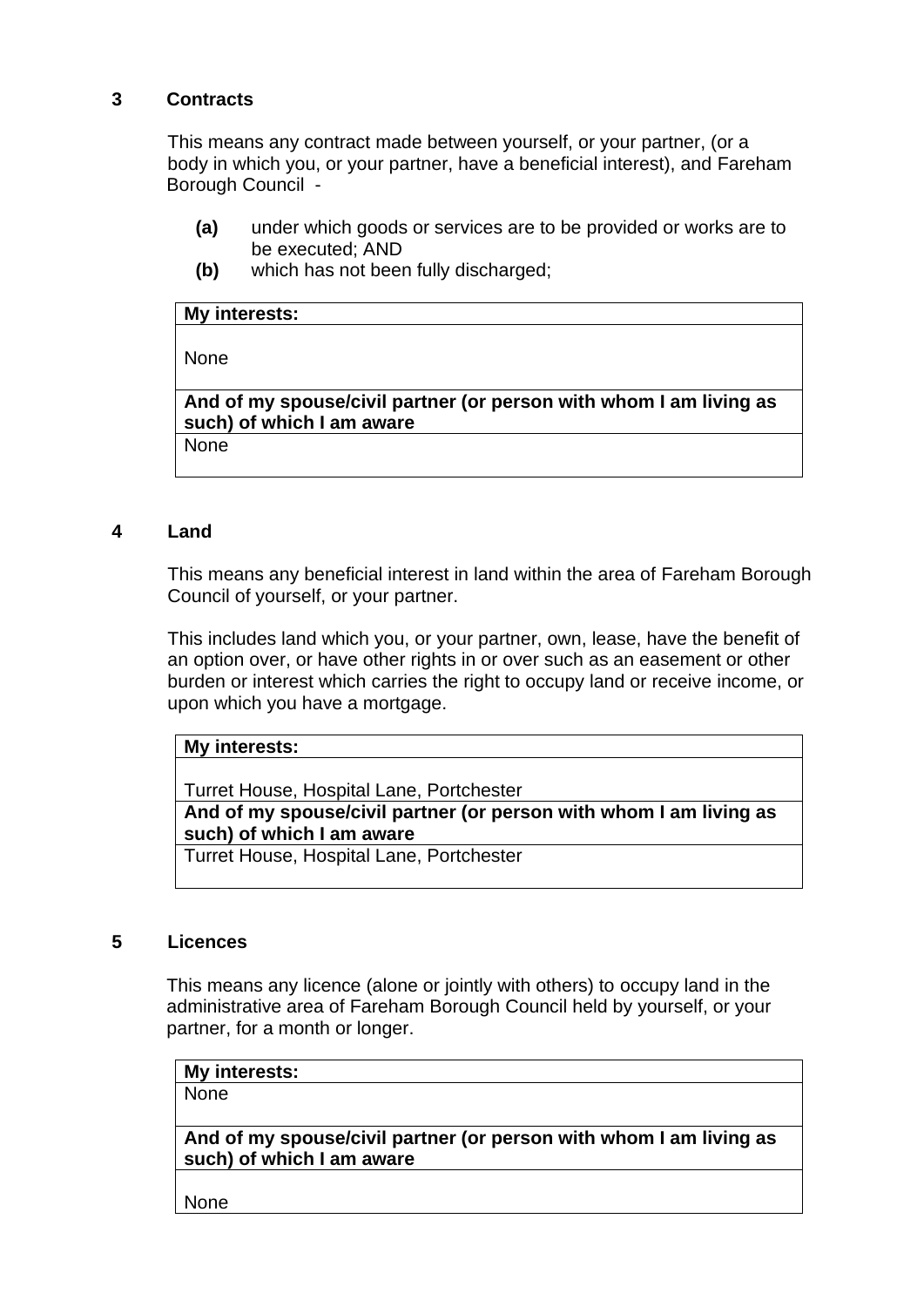# **6 Corporate Tenancies**

This means any tenancy where (to your knowledge) –

- **(a)** the landlord is Fareham Borough Council; AND
- **(b)** the tenant is a body in which you, or your partner, have a beneficial interest;

| My interests: |  |
|---------------|--|

### None

**And of my spouse/civil partner (or person with whom I am living as such) of which I am aware**

None

## **7 Securities**

This means any beneficial interest in securities of a body where –

- (a) that body (to your knowledge) has a place of business or land in the administrative area of Fareham Borough Council; AND
- (b) either
	- (i) the total nominal value of the securities exceeds £25,000 or one hundredth of the total issued shared capital of that body; OR
	- (ii) if the share capital of that body is more than one class, the total nominal value of the shares of any one class in which you, or your partner, have a beneficial interest exceeds one hundredth of the total issued share capital of that class.

Securities means shares, debentures, debenture stock, loan stock, bonds, units of a collective investment scheme within the meaning of the Financial Services and Markets Act 2000, Section 8, and other securities of any description, other than money deposited with a building society.

| My interests:                                                                                   |
|-------------------------------------------------------------------------------------------------|
| None                                                                                            |
| And of my spouse/civil partner (or person with whom I am living as<br>such) of which I am aware |
| None                                                                                            |

**N.B. A body in which you, your spouse/civil partner (or person with whom you are living as such) have a beneficial interest means a firm in which you, your spouse/civil partner (or person with whom you are living as such) is a partner, or a body corporate of which you, your spouse/civil partner (or person with**  whom you are living as such) is a director, or in the securities of which **you, your spouse/civil partner (or person with whom you are living as such) has a beneficial interest.**